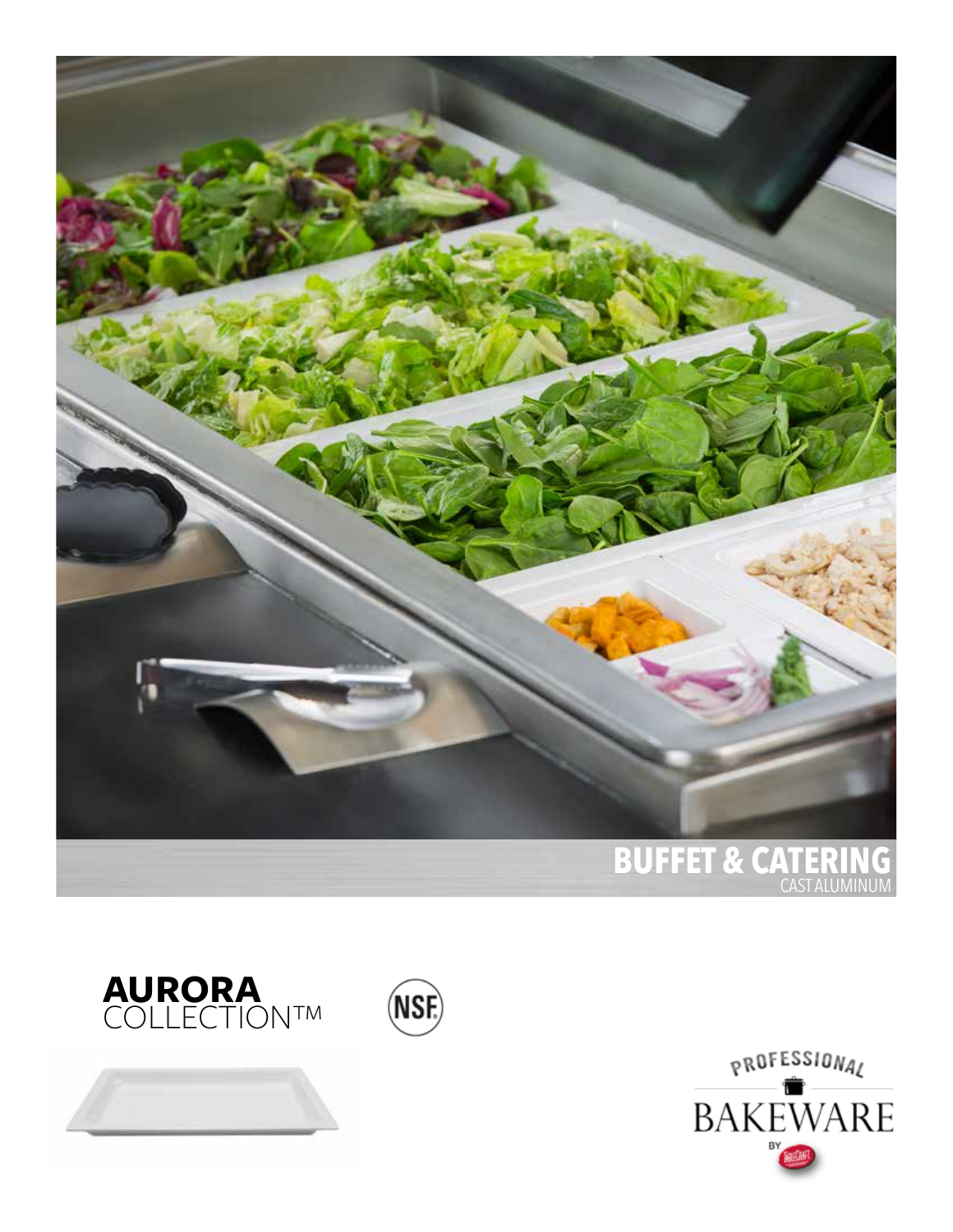







| TO ORDER:      |               |
|----------------|---------------|
| <b>CW4052</b>  | BK            |
| item<br>number | color<br>code |



## **AURORA**

- COLLECTION™<br>• High performance design conducts temperature to keep food at its best
	- Virtually unbreakable, nests together for easy storage
- Standard pan sizes with flat bases for optimum use with cooling and hot plates

| Item#           | <b>Description</b>                                                                                  | Capacity          | Min Order/<br><b>Case Pack</b> |
|-----------------|-----------------------------------------------------------------------------------------------------|-------------------|--------------------------------|
|                 | RECTANGULAR PAN-CAST ALUMINUM, NATURAL OR COATED                                                    |                   |                                |
| CW1796          | Extra Small with Lip, 5 x 7 x 2"                                                                    | 10 oz             | 1 ea                           |
| CW1797          | Small with Lip, 8 x 6 x 3"                                                                          | 1 at              | 1 ea                           |
| CW1798          | Medium with Lip. $11\frac{1}{4} \times 7\frac{1}{4} \times 2$ "                                     | $1\frac{1}{2}$ at | 1 ea                           |
| CW1799          | Large with Lip, $12 \times 10 \times 3$ "                                                           | $3\frac{1}{2}$ at | 1 ea                           |
|                 | RECTANGULAR FOOD PAN-CAST ALUMINUM, NATURAL OR COATED                                               |                   |                                |
| CW4048          | Full Shallow, 21 x 12% x 11/2"                                                                      | 4 gt              | 1 ea                           |
| CW4049          | Full. 21 x 12% x 2%"                                                                                | $8\frac{1}{2}$ at | 1 ea                           |
| CW4052          | Half. 12% x 10% x 2%"                                                                               | 3 at              | 1 ea                           |
| CW4050          | Full Deep Divided, 21 x 12% x 4"                                                                    | $(2)$ 5 gt        | 1 ea                           |
| CW4054          | Half Long, 21 x 6% x 4"                                                                             | 4 at              | 1 ea                           |
| CW4056          | Third. 12% x 7 x 4"                                                                                 | $2\frac{1}{2}$ qt | 1 ea                           |
| CW4058          | Sixth. 7 x 6% x 4"                                                                                  | 1 at              | 1 ea                           |
|                 | RECTANGULAR GRILL PAN WITH GRILL MARKS-<br>CAST ALUMINUM, NATURAL OR COATED (LOW HEAT PRESENTATION) |                   |                                |
| CW1240          | Full, 21 x 12% x 11/2"                                                                              | $4\%$ at          | 1 ea                           |
| CW1242          | Half, 12% x 10% x 1%"                                                                               | $1\frac{1}{2}$ at | 1 ea                           |
| CW1244          | Half Long, 21 x $6\frac{3}{2}$ x $1\frac{1}{2}$ "                                                   | $1\%$ qt          | 1 ea                           |
|                 | Must use universal adapter bar with this product. (see below)                                       |                   |                                |
|                 | RECTANGULAR NON-STICK GRILL PAN WITH GRILL MARKS†-<br>CAST ALUMINUM, (HIGH HEAT AND DISPLAY)        |                   |                                |
|                 | CW1242NS Half, 12% x 10% x 11/2"                                                                    | $1\frac{1}{2}$ at | 1 ea / 10 ea                   |
| <b>CW1244NS</b> | Half Long, 21 x 6% x 11/2"                                                                          | $1\%$ at          | 1 ea / 10 ea                   |
|                 | Must use universal adapter bar with this product (see below).                                       |                   |                                |

† Hand wash only

| W                                  | BK |  |  | LG |  | v | GY | HGN | CP | BR | SBL | GN | (BL | GR | <b>MBS</b> | <b>HGNS</b> MS | <b>MRS</b> | BS | <b>BKGS</b> | PB | <b>MM</b> | <b>SNX</b> |
|------------------------------------|----|--|--|----|--|---|----|-----|----|----|-----|----|-----|----|------------|----------------|------------|----|-------------|----|-----------|------------|
| <b>COATED CAST ALUMINUM COLORS</b> |    |  |  |    |  |   |    |     |    |    |     |    |     |    |            |                |            |    |             |    |           |            |